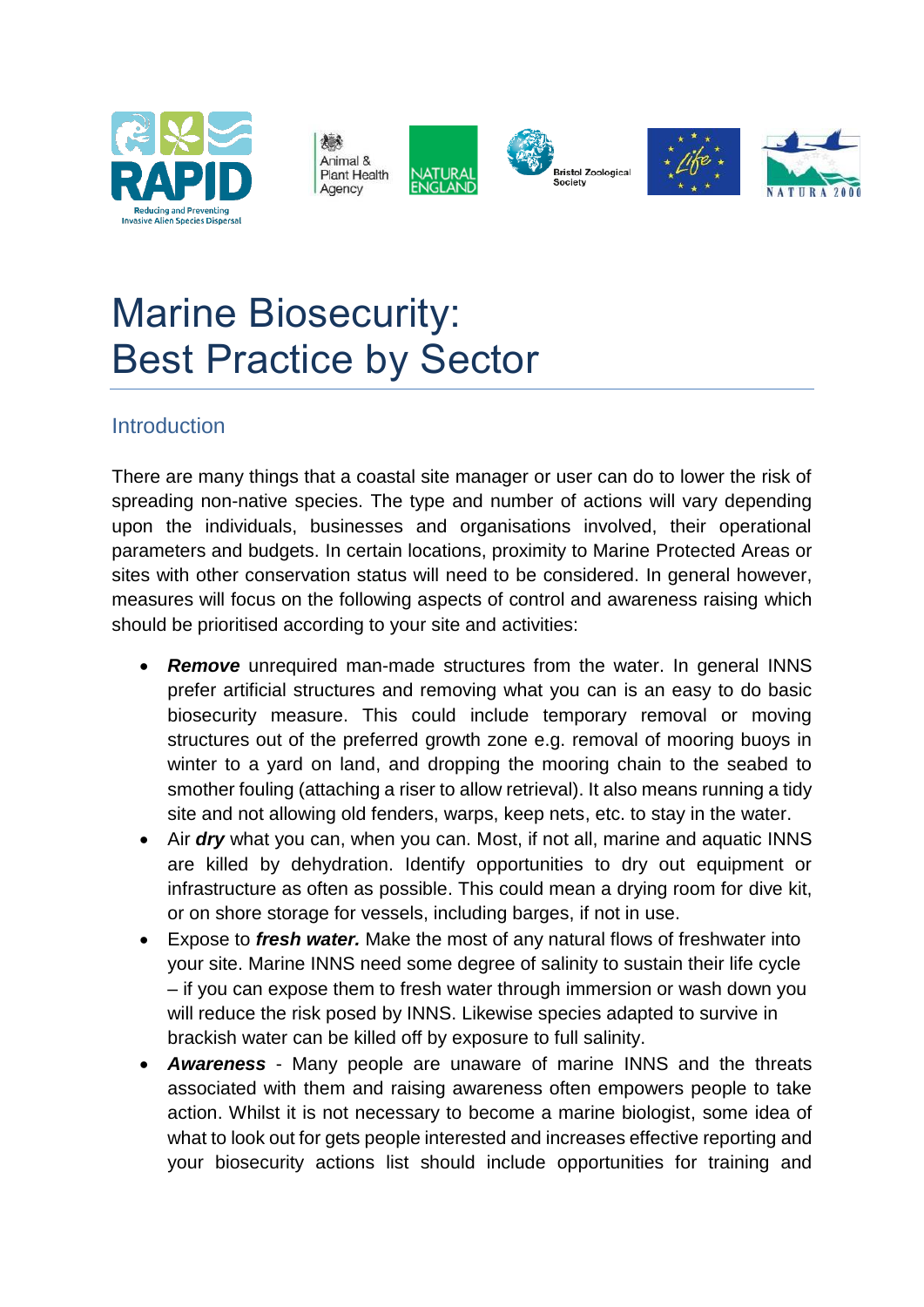dissemination of information e.g. through public signage or ID guides for staff and volunteers.

- *Share the responsibility –* Biosecurity is most effective when everyone uses the same principles. In all relevant contracts for example with construction contractors, tenants etc. include text relating to biosecurity e.g.
	- $\checkmark$  The contractor must submit a Biosecurity Plan or Risk Assessment for written approval at least 6 weeks prior to commencement of the works.
	- $\checkmark$  The contractor must submit an updated Biosecurity Risk Assessment for written approval by a relevant date.
	- $\checkmark$  The contractor must ensure that all equipment, materials, machinery and PPE used are in a clean condition prior to their arrival on site to minimise risk of introducing non-native species into the marine environment.

Whilst it is recommended that individual sites create a biosecurity plan for their own operations it is also recommended to have plans which cover large geographical areas such as whole estuaries or wider areas so that actions can be shared and coordinated amongst all the key stakeholders. It may be useful for you to take specialist advice to ensure you are selecting actions which are appropriate and effective for your activity and site.

# Best Practice Advice by Sector

- [Managers of Coastal Facilities](#page-2-0)
- [Managers of Small Scale Marine Leisure](#page-2-1)
- [Managers of Larger Scale Marine Leisure](#page-3-0)
- **[Boat Users/Owners](#page-5-0)**
- [Commercial Marine Operations](#page-6-0)
- Port, [Harbour and Marina Managers](#page-7-0)
- Mariculture, [including fin and shellfish farming](#page-8-0)
- [Commercial Shipping](#page-9-0)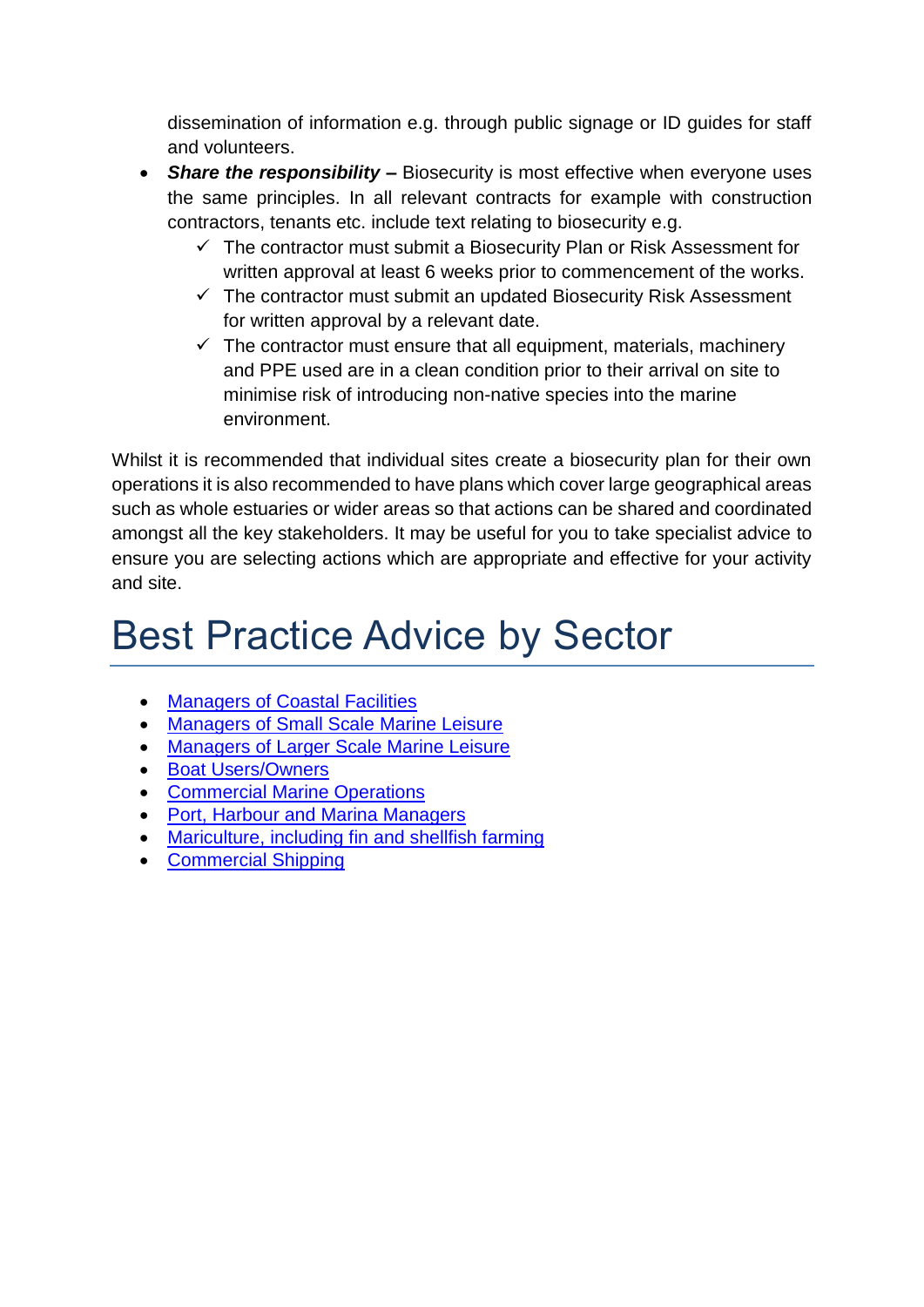# <span id="page-2-0"></span>**General Advice to Managers of Coastal Facilities**

If you run a marine business, a coastal site or a marine recreation club, consider writing your own biosecurity plan which is relevant to your activities. Guidance on writing biosecurity plans is available on the [RAPID LIFE](http://www.nonnativespecies.org/index.cfm?sectionid=139) website. Keep it simple and useful to you and your team. It is useful to appoint a person to keep it under review.

Be aware of marine INNS and know how to report suspicious looking growth.

Remember –

- You don't need to be a marine biologist Look out for unusual growth patterns, areas which have obviously quickly been taken over or which just don't look 'normal'.
- Take photos, an accurate note of the location (e.g. latitude/longitude, or OS grid reference) and record an estimate of quantity/area covered.
- Record your sighting by emailing [alertnonnative@ceh.ac.uk](mailto:alertnonnative@ceh.ac.uk)

## <span id="page-2-1"></span>**Small Scale Marine Leisure: dinghy sailors, trailer sailors, kayakers, divers, anglers, etc.**

#### *General Advice*

If you launch either yourself (e.g. shore divers) or a boat (e.g. trailer sailors or dive/fishing boats, etc.) from coastal slipways or beaches, you run the risk of moving INNS from one site to another. Even a relatively small change of location can mean the difference between a INNS becoming invasive or staying relatively under control, so it is important for you to follow the best practice laid out below.

Remember that INNS are tough and can survive for long periods in the right conditions. Checking all your kit is important. Clean anywhere on your trailer which could contain water or sediments such as inside the box frame, on the boat supports or under the wheel arches. Clean your boat too remembering to drain out all water from inside the hull. Your kit will need a wash too.

Anglers should be particularly aware of biosecurity when they use live bait or bait imported from other countries which may have INNS on it. Best practice would be to only use indigenous live bait which has been sourced locally. If you use bait which has come from further afield, take time to clean it (e.g. with freshwater, remembering to dispose of the waste water onto the grass or into the foul sewer, well away from the waterbody it came from) and take care not to release viable animals into the wild as this would be an offence under the Wildlife and Countryside Act.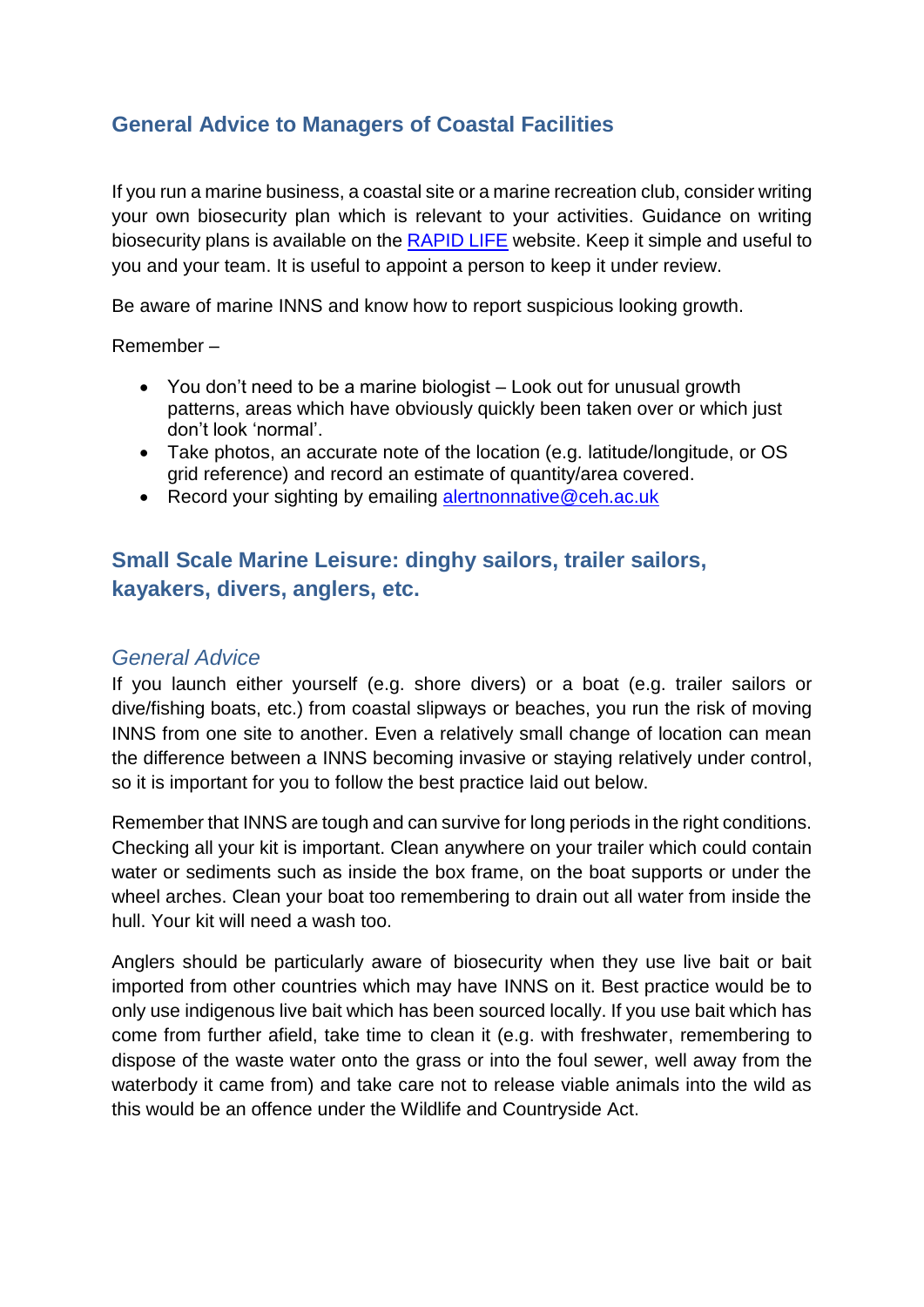#### *Best Practice*

- Aim not to move any sediment, water or other material such as weed from one site to another.
- Rinse everything you can with fresh water after use including rinsing through your outboard's cooling system.
- Dry out all the kit you can between uses. This includes wet/dry suits, booties, tanks, dinghies, lifejackets etc.
- Read and circulate [The Green Blue](https://www.thegreenblue.org.uk/Boat-Users/Antifoul-and-Invasive-Species) advice
- Much like safety, encourage a reporting ethos within your group or club.
- Raise awareness of key INNS by circulating species information and updates.

# <span id="page-3-0"></span>**Managers of Larger Scale Marine Leisure: facilities including marinas for yachts, RIBs, motor boats, etc.**

The following list of possible marine biosecurity control measures is not exhaustive, and every site manager will need to develop their own appropriate set of actions.

#### *Site Managers*

It is important from the outset that you understand your site and the environmental conditions that may make your area a suitable host for INNS. For example, you could gather information about tidal currents and salinity in your area or encourage local universities to run research programmes which will study biofouling settlement patterns or the efficacy of different antifouling coatings in the area; **Practical Boat** [Owner](http://www.pbo.co.uk/gear/pbo-great-uk-antifouling-showdown-26053) magazine did a useful guide in 2016.

Other actions that could be considered include the following:

- **Wash Down** Install an inceptor or closed-loop wash-down system for cleaning vessels. A useful guide has been collated by [The Green Blue](https://www.thegreenblue.org.uk/Guides-Posters-and-Activities/Guides-for-Clubs-Training-Centres-and-Boating-Businesses)
- **Moorings** Drop unused moorings to the seabed in winter. As long as the chain is falling into mud this will smother any fouling which has accumulated on the riser and chain through the season. It also reduces wear and tear. Use a rope riser and small buoy to mark the mooring.
- **Hull Fouling** If a vessel has hull fouling in excess of ranking 4 (see ranking below) advice should be given to the owner about biosecurity and they should be encouraged to clean as soon as possible.
- **High Risk Areas** Identify high risk locations in your marina/site and monitor them for unusual growth e.g. near the lifting and wash-down area, on breakwaters or pontoons and on any vessels, which do not regularly get used and/or have heavy fouling.
- **Partnership Working** Seek opportunities to work in partnership with research organisations or conservation groups to improve monitoring, training and reporting.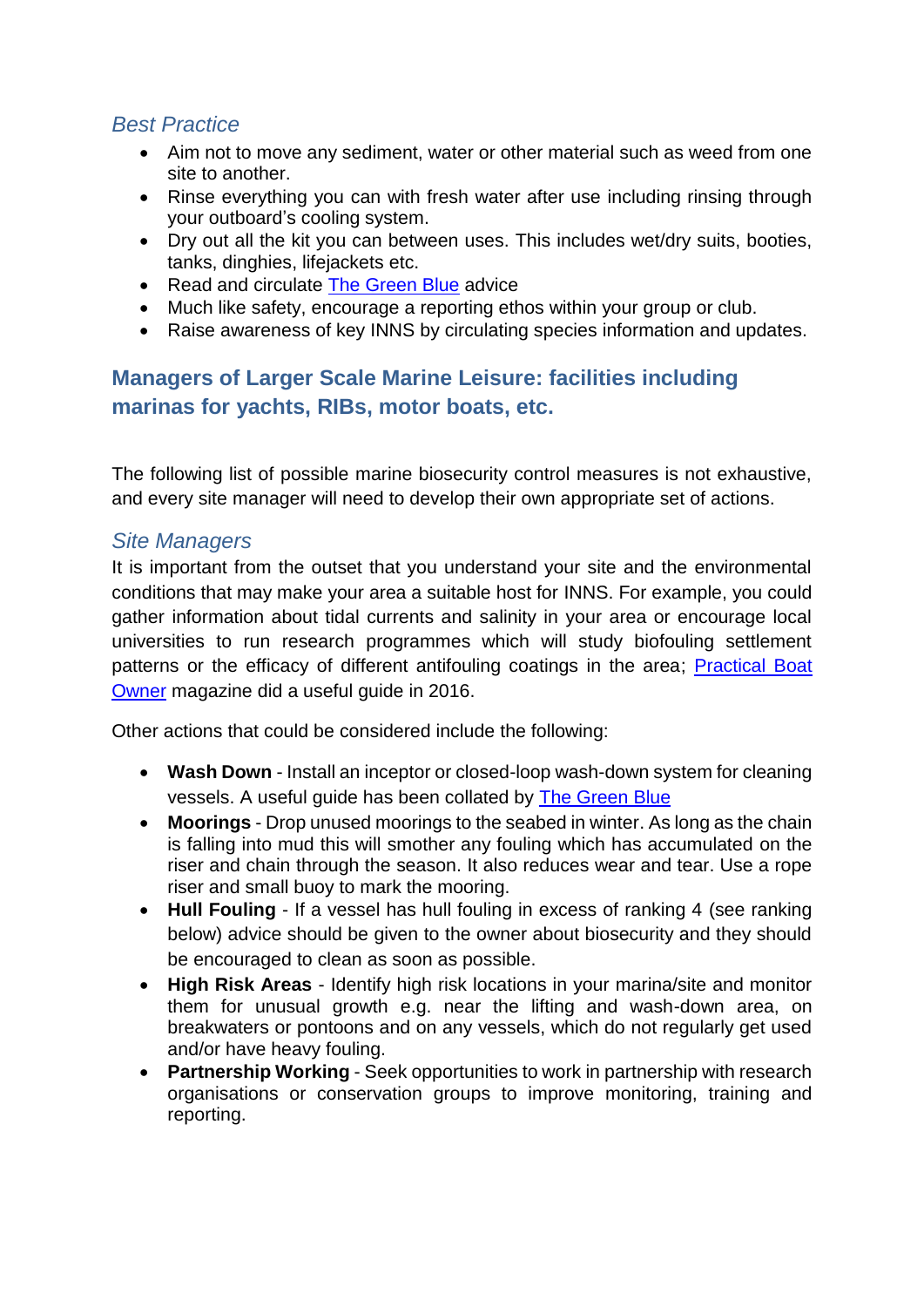- **Freshwater** Use any natural freshwater inflows to the site to best advantage. These areas will have a lower salinity which will be hostile to most INNS and will reduce fouling on equipment and vessels.
- **Monitoring** Regularly check pontoons and move extraneous equipment from the water including warps, fenders, tenders, ropes, aquaculture equipment etc.
- **Cleaning** Haul out, clean and antifoul all work boats at least annually.
- **Dredge Disposal** Check and appropriately dispose of dredged material discuss any concerns regarding INNS with your licencing authority.
- **Debris Disposal** Always dispose of marine debris removed during cleaning operations to landfill and not to sea, even where INNS have not been identified.
- **Antifouling** Regularly antifoul suitable sub-surface structures. This could include removable items such as safety ladders or other detachable equipment.
- **Antifouling** Check niche areas of the hull of any stationary vessel regularly by camera. If biofouling is extensive (3 or above, see table below) request clean or haul out.
- **Diver Surveys** When diving inspections are made to check the physical integrity of submerged marine infrastructure take the opportunity to undertake a biofouling survey. If video or photographs are taken send these to an expert for analysis.
- **Monitoring** Encourage INNS researchers, students, volunteers and amateur taxonomists to use your site and to share their findings with you.
- **Reporting** Discuss options for telling other key stakeholders about local INNS records with local Natural England staff.
- **Reporting** Establish a single point of contact for INNS sightings with local Natural England staff.
- **Reporting** Encourage a reporting ethos within your organisation.

# *Staff*

- Give staff basic identification training and identification guides
- Encourage staff to be alert to unusual growth in the marine environment.
- Place visual aids in mess rooms and offices to aid identification.
- Encourage an open culture of reporting unusual sightings, including photographing and recording of extent and lat/long.
- Ensure wash-down operators fully clean hulls including niche areas such as bow thruster tunnels.
- Encourage staff to be aware of and report any heavily fouled vessels.

# *Tenants and Contractors*

- Check all relevant tenants are aware of the need for clean hulls on vessels including those in the brokerage.
- Audit tenants to ensure they are aware of biosecurity requirements.
- Encourage tenants to carryout hull/equipment cleaning and ensure no water goes back into marine environment.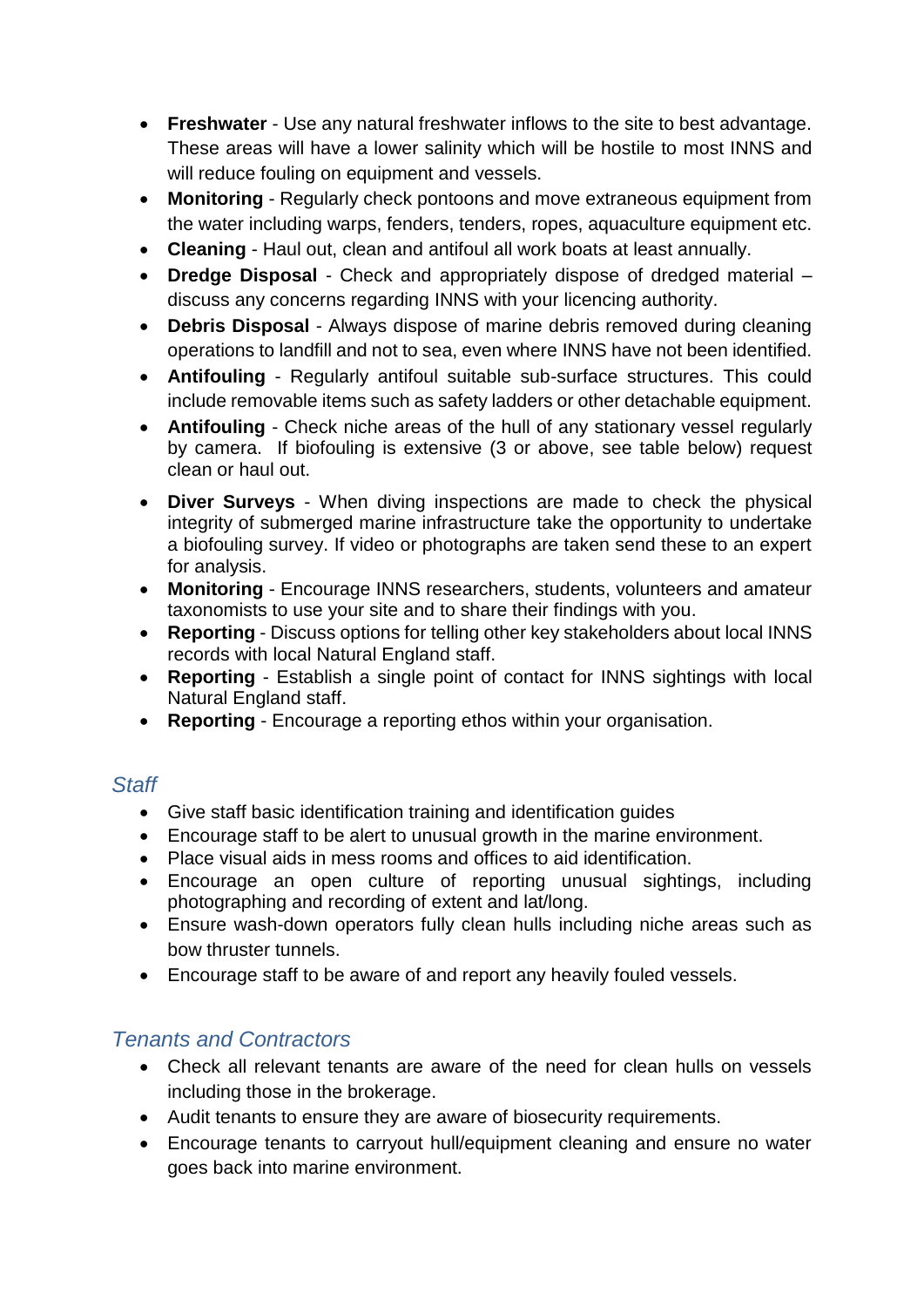- Check all relevant contractors are aware of the need for clean hulls on workboats.
- Work biosecurity clauses into your regular contracts, including any events

#### *Customer Facing*

- Annual haul out and cleaning of all customers boat hulls should be encouraged and should be done as a minimum for work boats.
- Advise customers to follow instructions closely when applying antifoul. Facilitate information sessions where antifouling paint manufacturers can give advice to customers.
- Make [The Green Blue](https://www.thegreenblue.org.uk/Boat-Users/Antifoul-and-Invasive-Species) advice available to customers.
- Include biosecurity information in communications with berth holders e.g. in the annual handbook.
- Make vessel haul-out facilities, with wash-down capture, and dry stack options available to customers.
- Raise awareness of key INNS and encourage reporting particularly by wash down staff.

# <span id="page-5-0"></span>*Boat Users/Boat Owners*

- Use your boat as much as possible. Most antifouling paints work through being eroded by passing water – the more you use your boat the better it will work. Using your boat every two weeks or more will dramatically reduce build up, even if it is only a run around the bay!
- Use the best antifoul for your boat and type of use.
- Apply and use the antifoul as directed by the manufacturers. Be aware that antifoul which is designed to last 2 years is generally not designed to be hauled out for the winter and scrubbed down.
- Use your boat frequently to minimise the build-up of fouling and ensure the ablative paint works effectively.
- When hauled out for wash-down, use a facility which captures the run off. If this is not possible wash your boat as far away from the water's edge as you can, well above the extreme high-water line, and make sure none of the scrubbed off material gets back into the sea. Using a tarpaulin to catch the scrapings can make the clean up easier.
- If you are unable to use your boat regularly or have to leave it for a long period, consider having your boat hauled out and dry-stored.
- Drop your mooring to the seabed in winter to smother any fouling which has accumulated through the season.
- Read and adhere to [The Green Blue](https://www.thegreenblue.org.uk/Boat-Users/Antifoul-and-Invasive-Species) advice.
- Always follow the Check/Clean/Dry process checking your kit for any foreign material, cleaning it off with freshwater and drying when you can. Keep it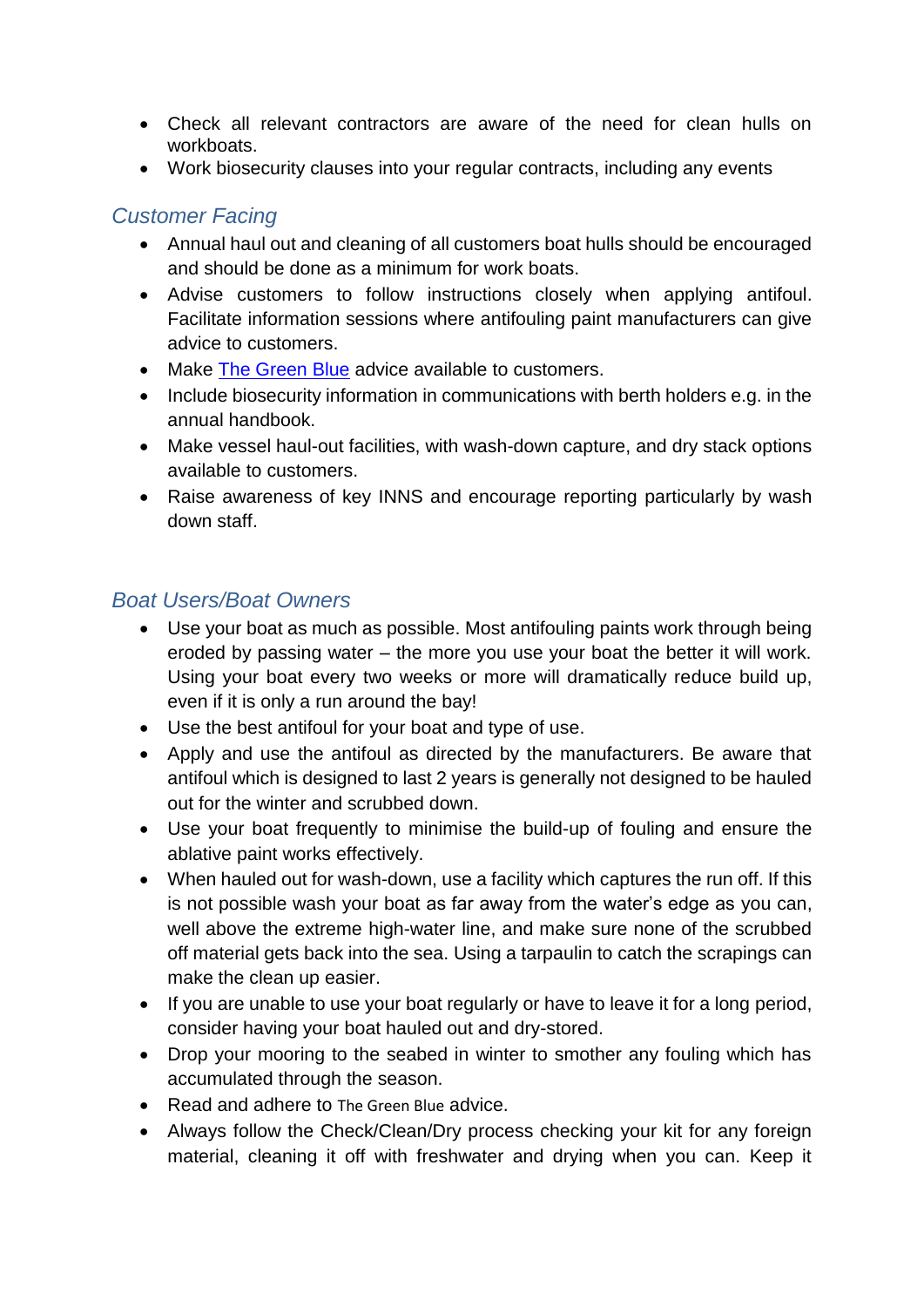practical, for example, use a bucket to wash down your anchor and chain as you leave an anchorage with water from that area.

# <span id="page-6-0"></span>**Commercial Marine Operations: fishing, diving, maintenance and construction companies**

Slow moving vessels and vessels with gear which interacts with the seabed are at high risk of spreading INNS. You can reduce your risk by following the best practice advice.

#### *Best Practice Advice:*

- Give staff and crew basic identification training and ID guides
- Encourage the crew to be alert to unusual growths in the marine environment.
- Place visual aids in mess rooms and offices to aid identification.
- Encourage an open culture of reporting amongst your staff and crew including photographing and recording lat/long of sightings of unusual species.
- In order to reduce the likelihood of spreading INNS always either wash down equipment into the same water body or wash down well away from the water's edge. For example if you haul and clean your creels either wash them down in the area they have been hauled from or onshore away from the water's edge where no residues can return to the sea.
- Seek opportunities to work in partnership with research organisations or conservation groups to improve monitoring, training and reporting.
- Refer to your local IFCA for best practice advice see Association of Inshore [Fisheries Conservation Authorities](http://www.association-ifca.org.uk/) for links.
- Use the best antifoul for your boat and type of use.
- Apply and use the antifoul as directed by the manufacturers. NB: Be aware that antifoul which is designed to last 2 years is generally not designed to be hauled out for the winter and scrubbed down.
- When hauled out for wash-down, use a facility which captures the run off. If this is not possible wash your boat as far away from the water's edge as you can, well above the extreme high-water line, and make sure none of the scrubbed off material gets back into the sea.
- If not in use drop moorings to the seabed in winter to smother any fouling which has accumulated through the season.
- Dry out any kit/gear when possible and wash down when you can with freshwater to kill marine INNS.
- Establish a single point of contact for INNS sightings e.g. with your local IFCA.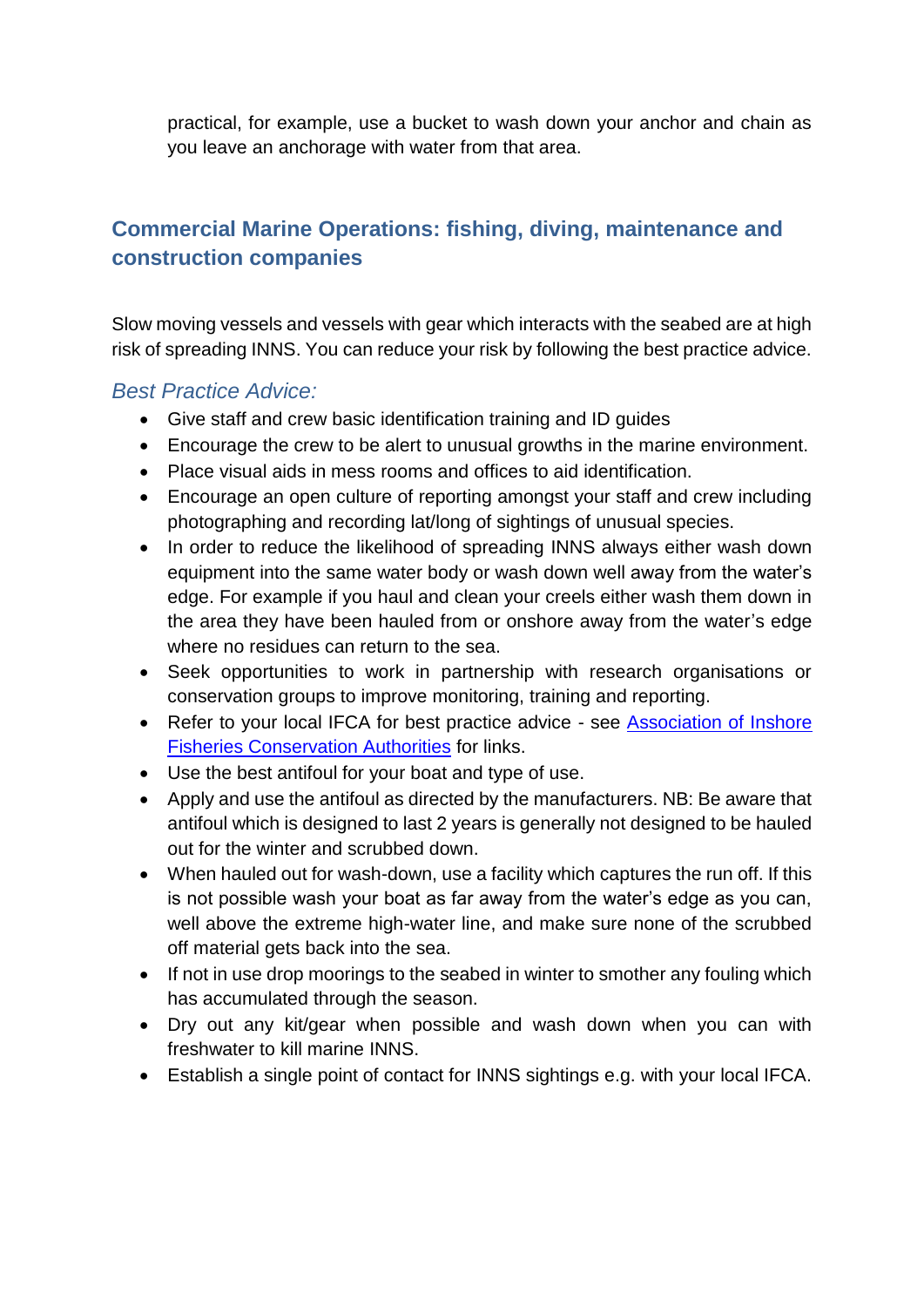### <span id="page-7-0"></span>Port and Harbour Managers

Ports and harbours are busy and complex sites which means they are at high risk of attracting, and making a home for, INNS. Follow best practice advice to lower your risk and promote healthy biodiversity.

#### *General Advice*

- Monitor Horizon Scanning reports from the [GB Non-Native Species Secretariat](http://www.nonnativespecies.org/alerts/index.cfm) for potential new INNS.
- Encourage a reporting ethos within your organisation.
- Encourage staff to be aware of and report any heavily fouled vessels.
- Encourage 'open access' recording of INNS by researchers, students, volunteers and amateur taxonomists.
- Discuss options for forming an INNS group locally with Natural England staff.
- Establish a single point of contact for INNS sightings.
- Raise awareness of key INNS and encourage reporting by wash-down staff.
- Put in signage about known INNS and the associated risks and practical control measures around the area - at public slipways, beaches and other access points.
- Place visual aids in mess rooms and offices to aid identification.
- Raise awareness, e.g. with tenants, of the need to remove any unnecessary man-made structures from the water including lowering swinging moorings to the seabed when not in use.

### *Port Vessels and Structures*

- Ensure all port vessels are effectively and appropriately treated with antifouling coatings.
- Haul out work boats at least annually to clean and check antifouling coatings.
- Safely dispose of untreated bilge and ballast water using an appropriate reception facility and ensure your customers do the same.
- Identify a partner organisation who has the expertise to assist with identification of INNS.
- Identify high risk areas which are accessible for monitoring. Mark these on a site plan and identify a routine suitable for monitoring. Photograph the areas using a scale at least annually, but preferably quarterly.
- Aim to identify any areas of INNS and focus in on these as appropriate for monitoring.
- Identify sub-surface structures suitable for regular inspection with an underwater camera e.g. pontoons, moorings, navigation buoys or vessels which are not in regular use. Photograph/video the areas and keep a record.
- Consider using any regularly maintained infrastructure as early warning system e.g. navigation buoys/pontoons which are regularly removed from the water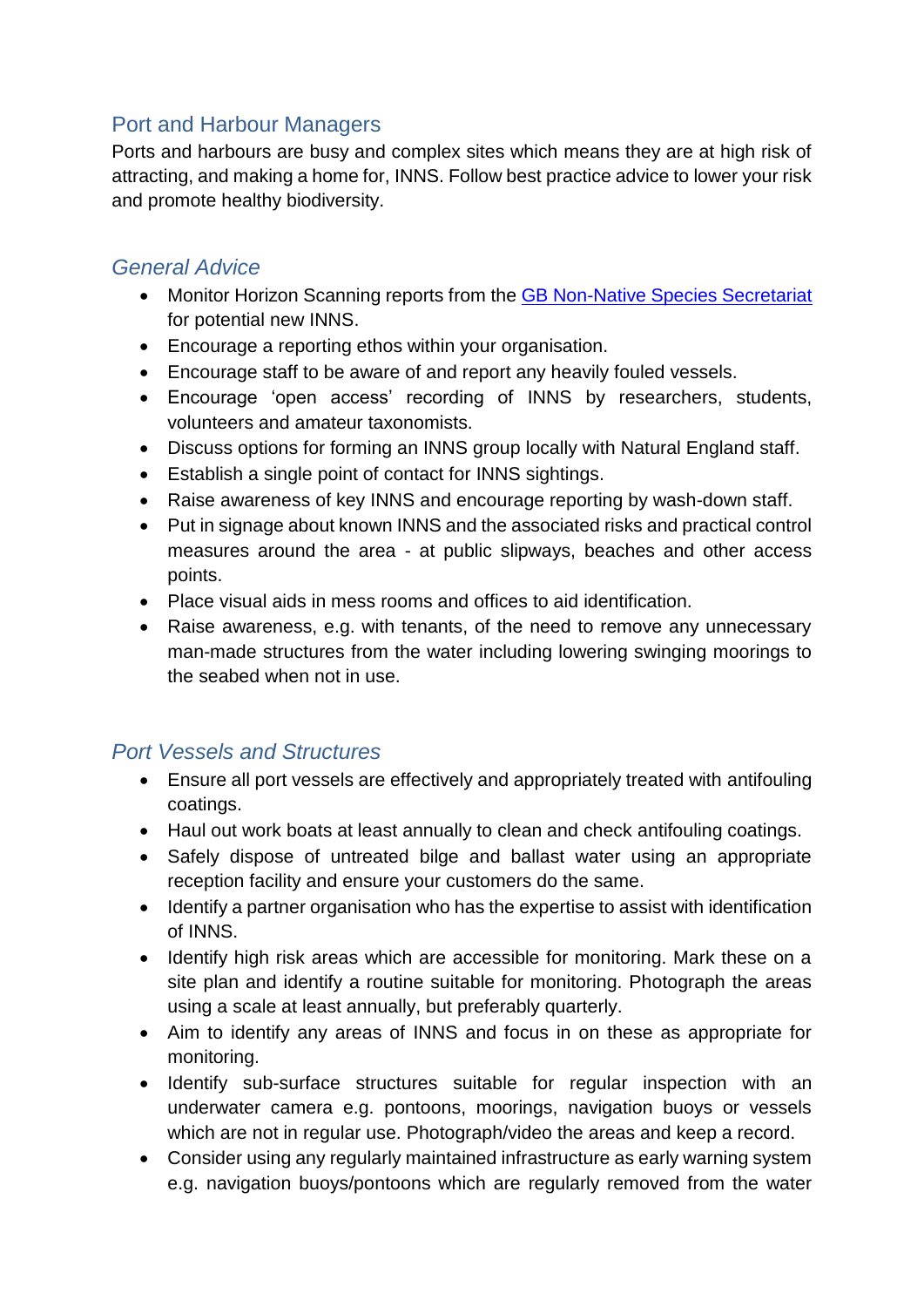could be made available to local marine researchers or other trained personnel for regular study when they are hauled out for maintenance.

#### *Visiting Vessels*

- Ensure that vessels arrive clean by writing this expectation into harbour regulations. See [Shetland Islands biosecurity plan](https://www.nafc.uhi.ac.uk/t4-media/one-web/nafc/research/document/marine-spatial-planning/biosecurity-plan.pdf) for an example of this.
- Assess the risk of new vessels when they arrive and if necessary ask them to wash down as soon as possible, assuming wash down facilities can contain debris for disposal to landfill.
- Lesson learn from others see [Orkney ballast water management actions.](http://www.orkneyharbours.com/pdfs/bwm/Ballast%20Water%20Management%20Policy%20for%20Scapa%20Flow%2010%20December%202013.pdf)
- Monitor the last port of call of vessels, especially any which have a foreign flag or which are medium to heavily fouled (ranking 3 or above).

### *Research*

- Develop a better understanding of tidal currents and salinity and their role in the spread of INNS in your area.
- Encourage local universities to run research programmes which will study salinity and settlement patterns in the area.
- Encourage local universities to run MSc or PhD programmes which will study efficacy of antifouling coatings in the area.
- Work with researchers and coatings manufacturers to develop a network of settlement panels to test different coatings.

# <span id="page-8-0"></span>Mariculture: fin and shellfish farming

Mariculture is a heavily regulated sector and many biosecurity actions will already be in place under measures designed to maintain stock health and pathogen control. The following best practice will further lower risks associated with INNS:

- Identify any high-risk activities not already covered by pathogen controls and decide on relevant actions e.g. survey for INNS before movement of feed barges or before cleaning of nets/sorting shellfish etc.
- Train your staff to be alert to unusual growth in the marine environment including on shellfish and supporting structures as well as finfish cages and feed barges.
- Give staff basic identification training and ID guides.
- Encourage an open culture of reporting unusual sightings including photographing and recording extent and lat/long.
- Place visual aids in mess rooms and offices to aid identification.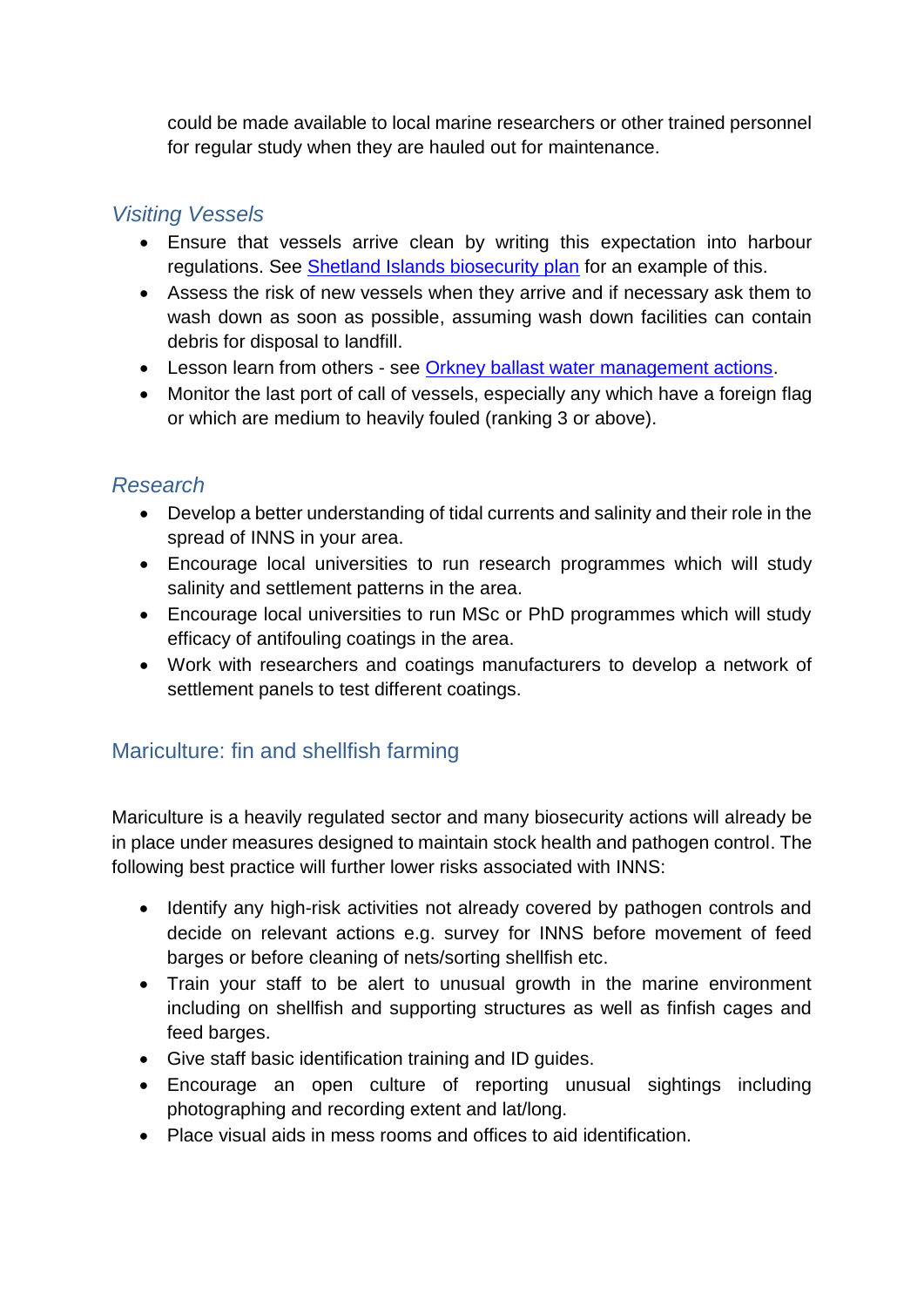- Use the INNS [information for the shellfish aquaculture industry \(Natural](https://secure.fera.defra.gov.uk/nonnativespecies/downloadDocument.cfm?id=1392)  [England, 2015\)](https://secure.fera.defra.gov.uk/nonnativespecies/downloadDocument.cfm?id=1392) leaflet as a guide to useful biosecurity actions.
- Refer to Natural England for best practice advice. Shellfish Association of Great [Britain](http://www.shellfish.org.uk/) also disseminate best practice and advice.
- Encourage a reporting ethos within your organisation.
- Encourage staff to be aware of and report any heavily fouled vessels.
- Encourage 'open access' recording of INNS by researchers, students, volunteers and amateur taxonomists.
- Discuss options for rapid dissemination of local INNS records with local Natural England staff.
- Establish a single point of contact for INNS with local Natural England staff or Fish Health Inspectorate staff.

# <span id="page-9-0"></span>Shipping: ferries, extractive industries, bulk goods transport, short sea shipping

Most shipping and ferries will be covered by the regulations associated with the United Nations Convention on the Law Of the Sea (UNCLOS). International Maritime Organisation (IMO) [Ballast Water Convention](http://www.imo.org/en/About/Conventions/ListOfConventions/Pages/International-Convention-for-the-Control-and-Management-of-Ships) or [IMO guidelines on hull fouling](http://www.imo.org/en/OurWork/Environment/Biofouling/Pages/default.aspx) should be the first line of advice for this sector, however, following the best practice outlined below will further strengthen your biosecurity:

- Identify high risk vessels and areas for additional monitoring e.g. vessels using long distance or Short Sea Shipping (SSS) originating from high risk ports with significant INNS and the areas where these vessels dock or are moored e.g. longer duration holding sites or anchorages.
- Monitor these vessels and areas for unusual growth patterns at least quarterly.
- Take advantage of opportunities to survey vessels e.g. when structural surveys are undertaken also look for unusual growth patterns and report as required.
- Train staff to be alert to unusual growth in the marine environment.
- Give staff basic identification training and ID guides.
- Encourage an open culture of reporting unusual sightings including photographing and recording extent and lat/long.
- Encourage staff to be aware of and report any heavily fouled vessels.
- Refer to credible organisations such as the IMO for best practice advice.
- Seek opportunities to work in partnership with research organisations or conservation groups to improve monitoring, training and reporting.
- Encourage 'open access' recording of INNS by researchers, students, volunteers and amateur taxonomists.
- Establish a single point of contact for INNS sightings with a relevant authority.
- Place visual aids in mess rooms and offices to aid identification.